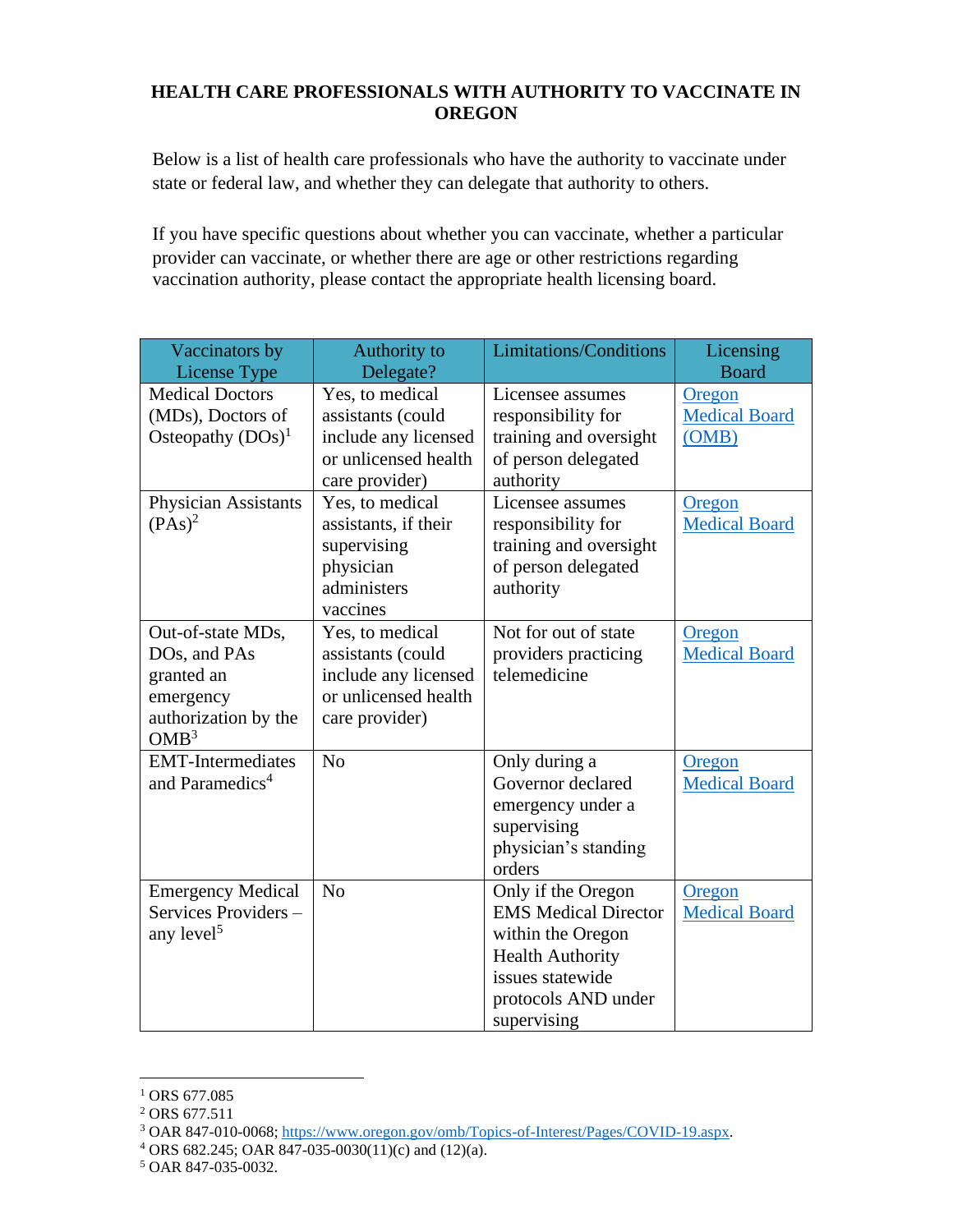| Vaccinators by                            | Authority to                                                                                | Limitations/Conditions                                                                                                                                                                              | Licensing                                          |
|-------------------------------------------|---------------------------------------------------------------------------------------------|-----------------------------------------------------------------------------------------------------------------------------------------------------------------------------------------------------|----------------------------------------------------|
| <b>License Type</b>                       | Delegate?                                                                                   |                                                                                                                                                                                                     | <b>Board</b>                                       |
|                                           |                                                                                             | physician's standing<br>orders                                                                                                                                                                      |                                                    |
| Dentists <sup>6</sup>                     | $No^7$                                                                                      |                                                                                                                                                                                                     | <b>Oregon Board</b><br>of Dentistry                |
| Naturopaths <sup>8</sup>                  | Yes, could delegate<br>to unlicensed<br>medical assistants<br>or any unlicensed<br>provider | Licensee assumes<br>responsibility for<br>training and oversight<br>of person delegated<br>authority                                                                                                | <b>Oregon Board</b><br>of Naturopathic<br>Medicine |
| Pharmacists <sup>9</sup>                  | N <sub>o</sub>                                                                              | Generally can<br>vaccinate ages 7 and<br>up.<br>During a declared<br>emergency if<br>authorized by the<br>Governor/State Public<br>Health Director, can<br>vaccinate ages 3 and<br>up <sup>10</sup> | <b>Oregon Board</b><br>of Pharmacy<br>(BOP)        |
| Pharmacy<br>Technicians                   | N <sub>0</sub>                                                                              | Pharmacy technicians<br>are not authorized to<br>vaccinate under<br>Oregon scope of<br>practice laws but are<br>authorized under the<br>federal PREP Act <sup>11</sup>                              | <b>Oregon Board</b><br>of Pharmacy                 |
| Pharmacy Interns                          | N <sub>o</sub>                                                                              | As authorized by BOP<br>rules, under the<br>supervision of an<br>immunizing<br>pharmacist, and/or as<br>authorized under the<br>federal PREP Act                                                    | <b>Oregon Board</b><br>of Pharmacy                 |
| <b>Nurse Practitioners</b><br>$(NP)^{12}$ | Yes                                                                                         | NPs can only<br>vaccinate for the<br>population they are<br>certified to provide<br>care to $13$                                                                                                    | <b>Oregon Board</b><br>of Nursing                  |

 $6$  ORS 679.010(7)(B)(b).

<sup>7</sup> OAR 818-012-0006 (3).

<sup>13</sup> OAR 851-050-0005.

<sup>8</sup> ORS 685.030(3)(a),(f) and OAR Chap. 850 Div. 60.

 $9$  ORS 689.645(1)(a).

 $10$  ORS 433.443(2)(a)(D).

<sup>&</sup>lt;sup>11</sup> [https://www.hhs.gov/sites/default/files/prep-act-guidance.pdf.](https://www.hhs.gov/sites/default/files/prep-act-guidance.pdf)

<sup>12</sup> ORS 678.375; ORS 678.010(8) and (10).